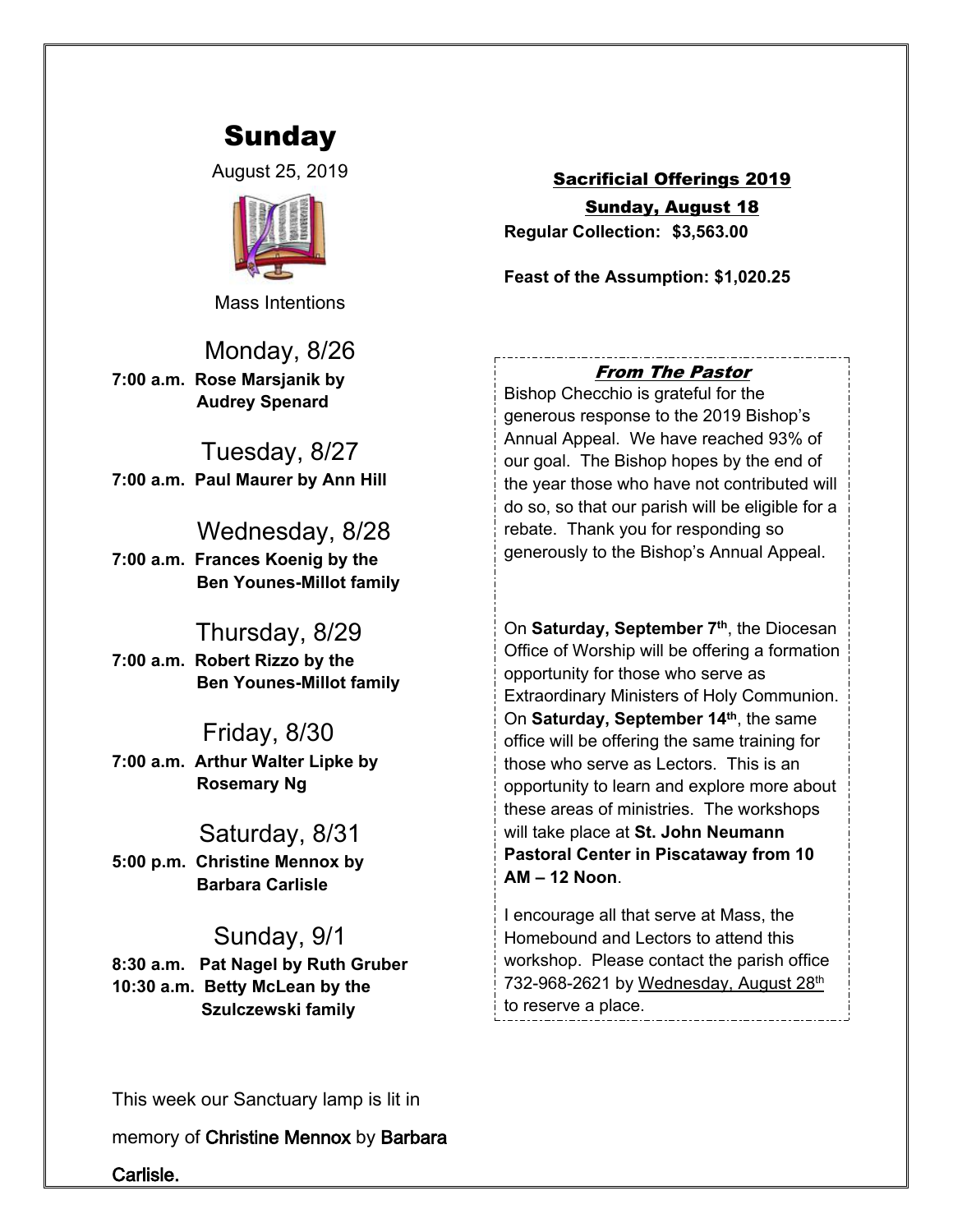# memory of **Vincent D'Ovidio** by **Tony &**

# **Cathy D'Ovidio.**

## **Jenny Kaniuka**

**for filling in for Edwin during his vacation.**

Thank you for your participation!

## St. John Food Pantry Summer Needs

Our Food Pantry is in need of the following: dry pasta, rice, cereal, canned tuna and chicken, low/no sugar canned fruit, no/low sodium canned vegetables and soups, tomato sauce and fruit juice. Food donations support our parish food pantry, for our neighbors in need as well as FISH Food Pantry on New Market Road in Piscataway. Thank you for your continuous generosity.

### Social Concerns

Do you know a needy person or family? Could one of your neighbors benefit from assistance with food and/or other essentials? Please call the Pastoral Center, 732-968-2621, in confidence, and we will do whatever we can to help. Please continue to bring men's toiletries, tooth brushes, and large and medium thongs or slippers for the Ozanam Men's Shelter. Articles may be left in the vestibule. Thanks for not forgetting the "guys".

#### Time, Talent and Treasure



Fostering stewardship is a way of life. Everyone benefits from the sacrificial gift one makes of his/her time, talent and treasure. We gratefully acknowledge and salute:



#### Save the Date!

St. John's Annual Fall Golf Classic will be held on **Sunday, 10/6** at **Fox** 

**Hollow Golf Club in Branchburg**. To play is \$150 per golfer including lunch. Golfer registration contact John Nicholson at 732- 563-1473 or email:

[stjdunellengolf@gmail.com.](mailto:stjdunellengolf@gmail.com) To sponsor our golf outing email: Matt Kurzius [matt@kurzius.net.](mailto:matt@kurzius.net) More details to follow. Mark your calendars now for this exciting event!

### AUGUST 25, 2019 TWENTY-FIRST SUNDAY IN ORDINARY TIME

#### *WHAT'S SO GREAT ABOUT DISCIPLINE?*

Freedom is one of our most cherished channels for happiness. Our preoccupation with freedom often leads us to believe that everything we have a taste for should be ours by right, and that everything we want should come to us easily. "Effort" and its companion "discipline" are falling out of use in our culture's vocabulary. However, life can be "a bowl of cherries," but, for the most part, only for those willing to pick them. To be physically fit, for instance, we have to work at it. To have a satisfying marriage or friendship will demand commitment, tact, flexibility, and endurance. Spiritual growth, also, requires discipline. Would you, or anyone you know, like to hear more about how to achieve spiritual growth through the "discipline" of the Catholic faith? We invite you to an RCIA Inquiry Session. Inquiry sessions DO NOT assume a commitment to join the Catholic Faith family. Inquiry sessions are opportunities to ask questions about God, Jesus, the Catholic Faith. All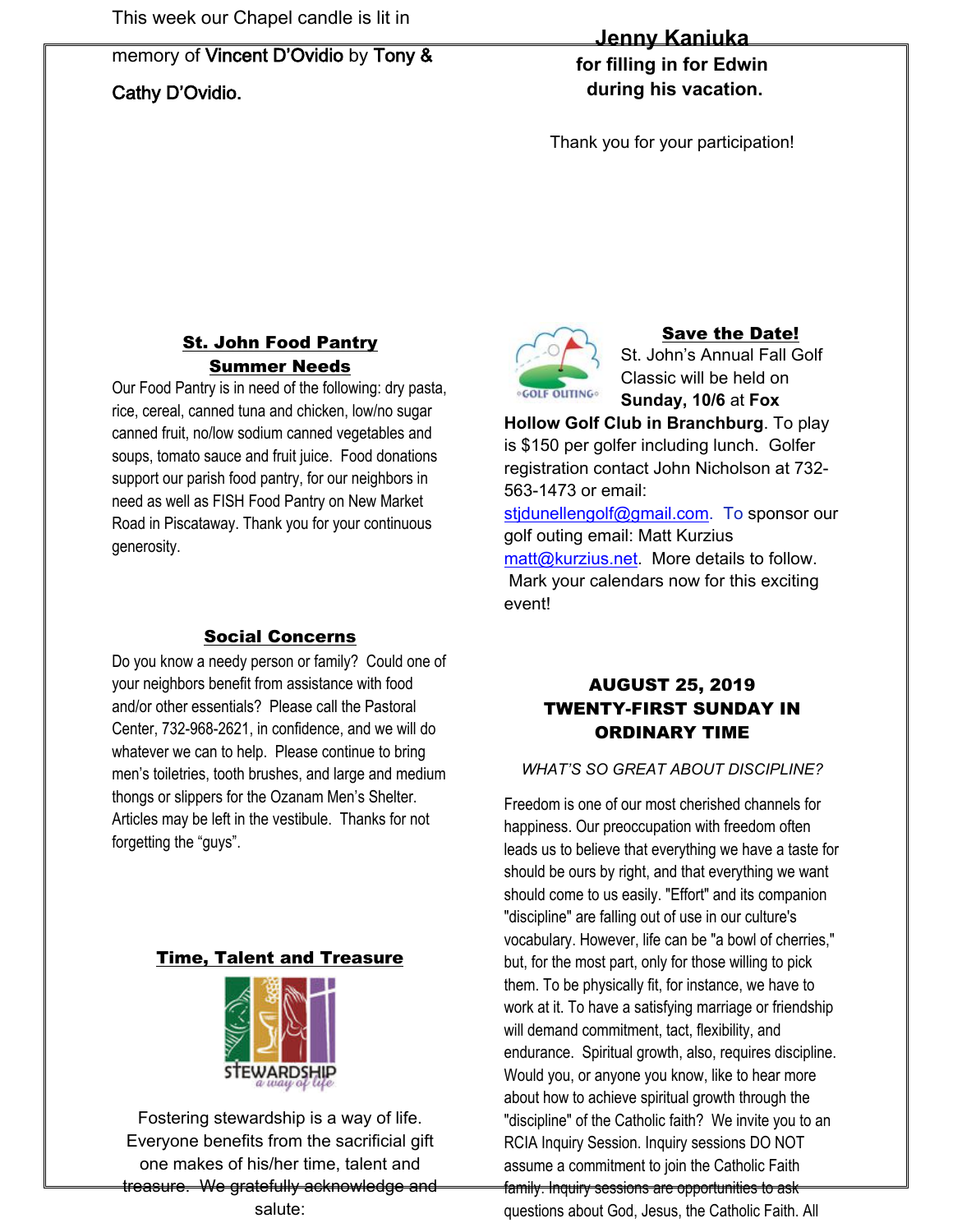who are unbaptized, baptized into another faith denomination, or baptized Catholic but have not

received Eucharist or Confirmation, are invited. Inquiry sessions are for those who wish to inquire, explore, and search for ways to grow in relationship with God. For more information, please contact the parish office at 732-968-2621.

**Wed., Sept. 18, 9 a.m.- 4 p.m.** \$100 fee includes \$25 for supplies. Lunch included.

Presenter: Pat Wiley *Pat is an award-winning folk artist. Learn more about her: [www.patwileyfolkart.com.](http://www.patwileyfolkart.com/)*



#### Prayers for Our Service Members

Military Please pray for the following parishioners who are currently serving in the Military:

**U.S. Navy Reserve Lt. Michael Bartilotti U.S. Army Pvt. Luke Harshaney U.S. Army Pvt. Raymond C. Pizzigoni U.S. Coast Guard Lt. Ed Sella U.S. Army Staff Sgt. Paul Frabizzio U.S. Marine Mer. Cpl. Thomas Tyler Lizak U.S. Army Pfc. Sean Parente U.S. Marine Pvt. Dante Parente U.S. Army 2nd Lt. Casey Wenzel U.S. Army Spec. 4 Timothy Francisco US Marine LCpl. Stephen Wright U.S. Marine Pvt. José Citron**

If there are any other military members you would like to be included in our prayers, please contact the Parish Office.

## Mount Saint Mary House of Prayer **UPCOMING PROGRAMS: Registration required**; call 908-753-2091 or email[:msmhope@msmhope.org](mailto:msmhope@msmhope.org).

#### **PAINT AND PRAY: REFLECTING ON YOUR STORY IN ART**

In this workshop you will create a painting in a folk art style that tells the story of a favorite fall holiday moment with friends and family. No painting experience is necessary - class size is limited so that each person can work on their own

## Altar Rosary Prayer Group Meeting

St John's Altar Rosary Prayer Group will meet on **Thursday, 9/12**. **The rosary will be prayed at 6:30 in the Church and the meeting will follow in the Auditorium**. Refreshments will be served and you are encouraged to bring a friend. Please use the elevator.

## Holy Hour For Religious Freedom & Persecuted Christians

A Holy Hour for Religious Freedom will be held **every Sunday at 7:00 p.m.** in the Eucharistic Adoration chapel in the Our Lady of Fatima Parish Center at 50 Van Winkle Place in Piscataway. Participants are invited to silently pray the rosary and other special prayers for the intentions of Christians world-wide who are being persecuted for their faith.

#### One Day 9-Mile Walking Pilgrimage: The Way of St. Juan Diego

In preparation for the Consecration of the Diocese of Metuchen to Our Lady of Guadalupe, the youth, families and all peoples of faith in our parish are invited to participate in a Walking Pilgrimage on **Saturday, 9/21** from **10 am** to **8 pm**. The walk will begin and end at **Immaculate Conception Parish, 316 Old Allerton Road in Annandale**. Mass will be celebrated by Bishop James Checchio. The cost of the walk is \$20 per person, if paid by August 30 and includes lunch and dinner; the cost after August 30 is \$25 per person. The walk will take place rain or shine! Registration forms are available at the Church entrances. You can register online and obtain

additional information by visiting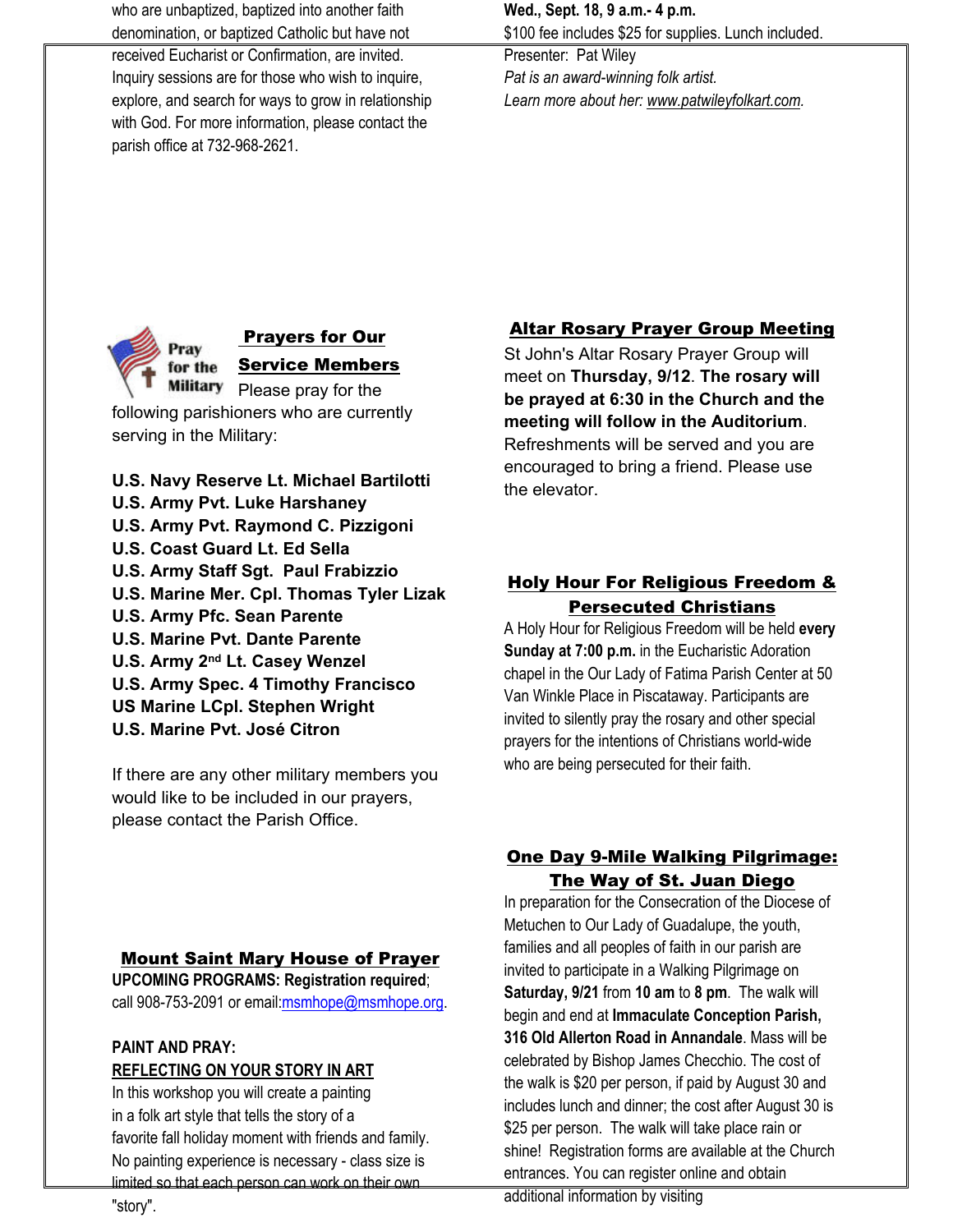[www.LightingHeartsOnFire.org/walking-pilgrimage.](http://www.lightingheartsonfire.org/walking-pilgrimage) Registration deadline is September 13. If you are interested in walking, please call and leave your name with the parish office (732-968-2621) or email [\(stjev@verizon.net\)](mailto:stjev@verizon.net) so we know how many from our parish will be participating.

and **9/23** from **10 am till 3:00 pm** at **VNA Health Group, 23 Main Street, Suite D1, Holmdel, NJ**.

Volunteers must attend all 3 sessions. **Advanced registration is required; please call Pauline De Palma, BSW (732) 224-6933.** For more information about VNAHG volunteer services visit [www.vnahg.org](http://www.vnahg.org/)

# Religious Education News

#### **CALLING ALL PARISHIONERS!**

The Religious Education Program is in need of a few more volunteers for our classes. We are looking for classroom aides and substitutes. Classes meet the first Monday and Tuesday of the month.

# **If interested, please email**

**[stjohnpcl@gmail.com](mailto:stjohnpcl@gmail.com) or call (908) 968-0233**



We are also in need of Children's Liturgy of the Word leaders for 20 minutes during Mass.

> **If interested, please email [stjohnpcl@gmail.com](mailto:stjohnpcl@gmail.com) or call (908) 968-0233**

# Discover the Joy of being a Hospice Volunteer

If you have a warm heart, a listening ear, and the gift of compassion, you can make a difference in the life of a hospice patient or family member. VNA Health Group is offering training for all individuals interested in becoming hospice volunteers in several counties throughout New Jersey. There are many rewards and opportunities available to hospice volunteers though home visitation, companionship, administrative support, pet therapy, or phone calls from our office. Training will be provided by members of the VNAHG Hospice team on 3 consecutive : **Mondays 9/9, 9/16**

#### A FRESH PERSPECTIVE ON THE SUNDAY READINGS

**HIS WORD TODAY** *by Rev. William J. Reilly*

**Twenty-first Sunday in Ordinary Time August 25, 2019**

**"Jesus passed through many towns and villages, teaching as he went and making his way to Jerusalem. Someone asked him, 'Lord, will only a few people be saved?' He answered them, 'Strive to enter through the narrow gate, for many, I tell you, will attempt to enter but will not be strong enough… He will say, 'I do not know where you are from…'"**

Because of the generosity of our God in coming, redeeming and saving us, we tend to become lazy and indifferent, forgetting that Jesus entrusts a task to us. St. Paul tells us 'He wants all people to be saved and come to knowledge of the truth.' But His wish is also that we STRIVE, make a concerted effort, to gain the gift of salvation.

Through our life of prayer we stay in communication with our God. Through our service to one another with the works of mercy we grow in our love of our neighbor. Through our active participation in the life of the church and community, we make the gospel known.

Among the challenges of our day is legislation denying the right to life, mercy killing, closing the door to immigrants and

refugees. The horrible laws are passed by